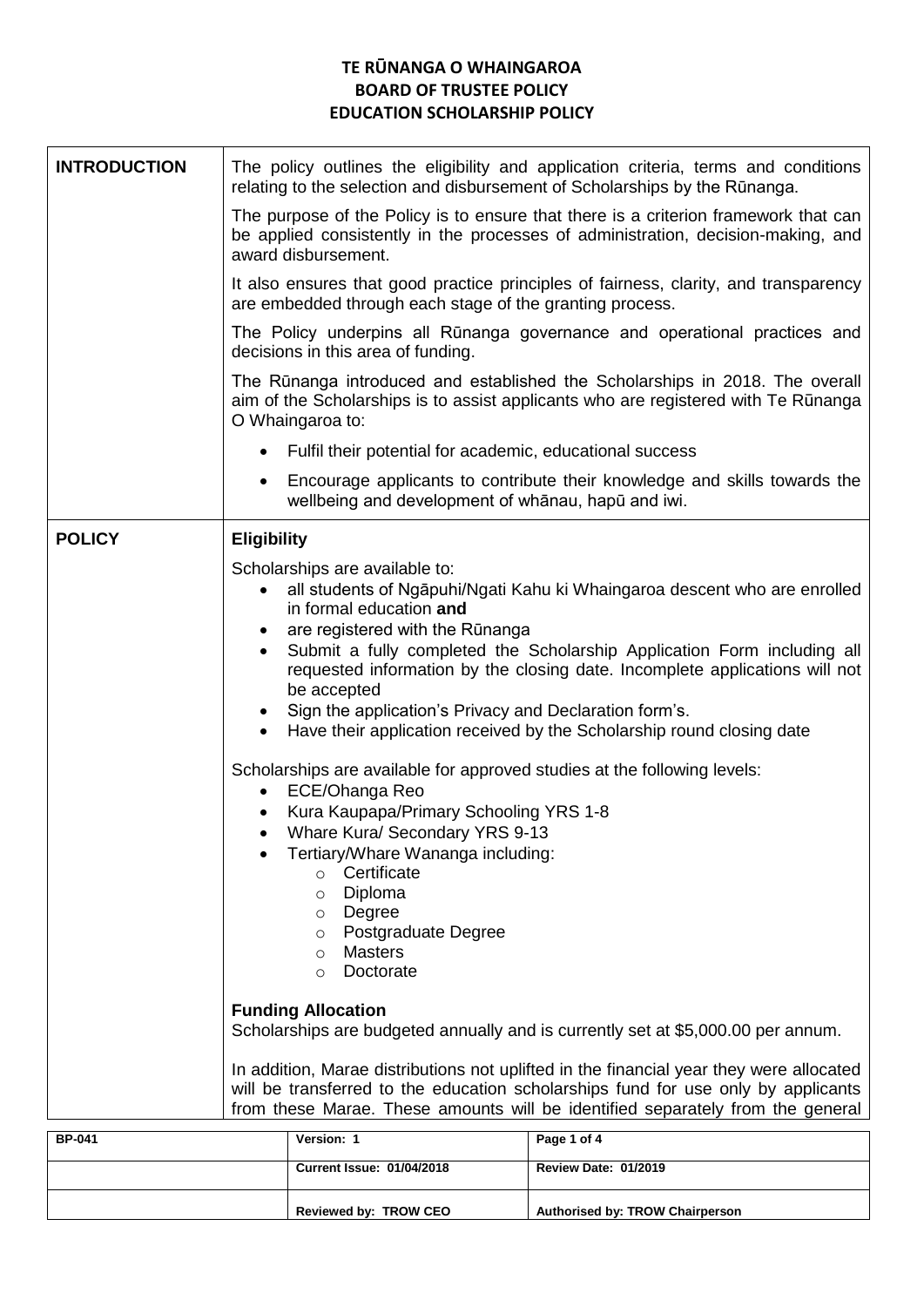| education scholarships fund.                                                                                                                                                                                                                                                                                                                                                                                                                                                                                                                                                                                                                                                                                                                                                                                                                                                                               |
|------------------------------------------------------------------------------------------------------------------------------------------------------------------------------------------------------------------------------------------------------------------------------------------------------------------------------------------------------------------------------------------------------------------------------------------------------------------------------------------------------------------------------------------------------------------------------------------------------------------------------------------------------------------------------------------------------------------------------------------------------------------------------------------------------------------------------------------------------------------------------------------------------------|
| Should there be insufficient eligible applications for specified levels of<br>disbursement then those funds, at the discretion of the Committee, can be carried<br>over or accrued over subsequent years.                                                                                                                                                                                                                                                                                                                                                                                                                                                                                                                                                                                                                                                                                                  |
| <b>Grants Sub-Committee</b><br>The applications will be considered by the Committee appointed by the Rūnanga<br>Board, whose decisions will be final and binding. No correspondence will be<br>entered into on these matters.                                                                                                                                                                                                                                                                                                                                                                                                                                                                                                                                                                                                                                                                              |
| The board may at its discretion appoint external committee members, being a<br>Principal/local sports administrator or cultural advisor in the Kaeo/Whangaroa rohe.                                                                                                                                                                                                                                                                                                                                                                                                                                                                                                                                                                                                                                                                                                                                        |
| <b>Scholarships Available</b><br>There are Four tiers of Scholarships available:<br>ECE/Ohanga Reo for those enrolled in Ohanga Reo, Kindergarten,<br>$\bullet$<br>Montessori, Rudolph Steiner, Playcentre, Playgroups, Puna Reo or similar<br>Kura Kaupapa/Primary Schooling YRS 1-8, for those enrolled in Kura<br>Kaupapa, Rūmaki Reo, Mainstream Schools, Bilingual Schools, Kura ā Iwi,<br>Special needs services, Private school, Special Character schools,<br>Correspondence schools or similar<br>• Whare Kural Secondary YRS 9-13, for those enrolled in Whare Kura,<br>Rūmaki Reo, Mainstream Schools, Bilingual Schools, Kura ā Iwi, Special<br>needs services, Private school, Special Character schools,<br>Correspondence schools or similar<br>Tertiary/Whare Wānanga, for those enrolled in Certificate, Diploma,<br>$\bullet$<br>Degree, Postgraduate Degree, Masters, Doctorate studies |
| <b>Contractors, Employees and Board Members</b><br>Current contractors, employees and board members of the Rūnanga are ineligible<br>to apply for education scholarships.                                                                                                                                                                                                                                                                                                                                                                                                                                                                                                                                                                                                                                                                                                                                  |
| Alignment with Rūnanga Strategic Goals<br>The scholarship selection and award disbursement are underpinned by strategic<br>goals of the Rūnanga. These goals are:<br>Whakawhānaungatanga<br>Te Reo me ōna tikanga<br>$\bullet$<br>• Hauora/Waiora<br>• Te Ūkaipō<br>Te Tāhuhu o Te Mātauranga<br>$\bullet$<br>Whakaara Oranga Pākihi<br>$\bullet$<br>Kāinga Ora<br>$\bullet$                                                                                                                                                                                                                                                                                                                                                                                                                                                                                                                               |
| Marae, Iwi Hui<br>All applicants are encouraged to attend local Marae Hui, Hui A Iwi, AGMS and any<br>other Iwi related Hui outside of the rohe that encourage participation and<br>engagement in whānau, hapū, Iwi development.                                                                                                                                                                                                                                                                                                                                                                                                                                                                                                                                                                                                                                                                           |
| <b>Scholarship Values/Amounts</b><br>The total across the four tiers of scholarships can not exceed the annual allocation<br>of \$5,000.00 per annum.                                                                                                                                                                                                                                                                                                                                                                                                                                                                                                                                                                                                                                                                                                                                                      |

| <b>BP-041</b> | Version: 1                       | Page 2 of 4                            |  |
|---------------|----------------------------------|----------------------------------------|--|
|               | <b>Current Issue: 01/04/2018</b> | <b>Review Date: 01/2019</b>            |  |
|               | Reviewed by: TROW CEO            | <b>Authorised by: TROW Chairperson</b> |  |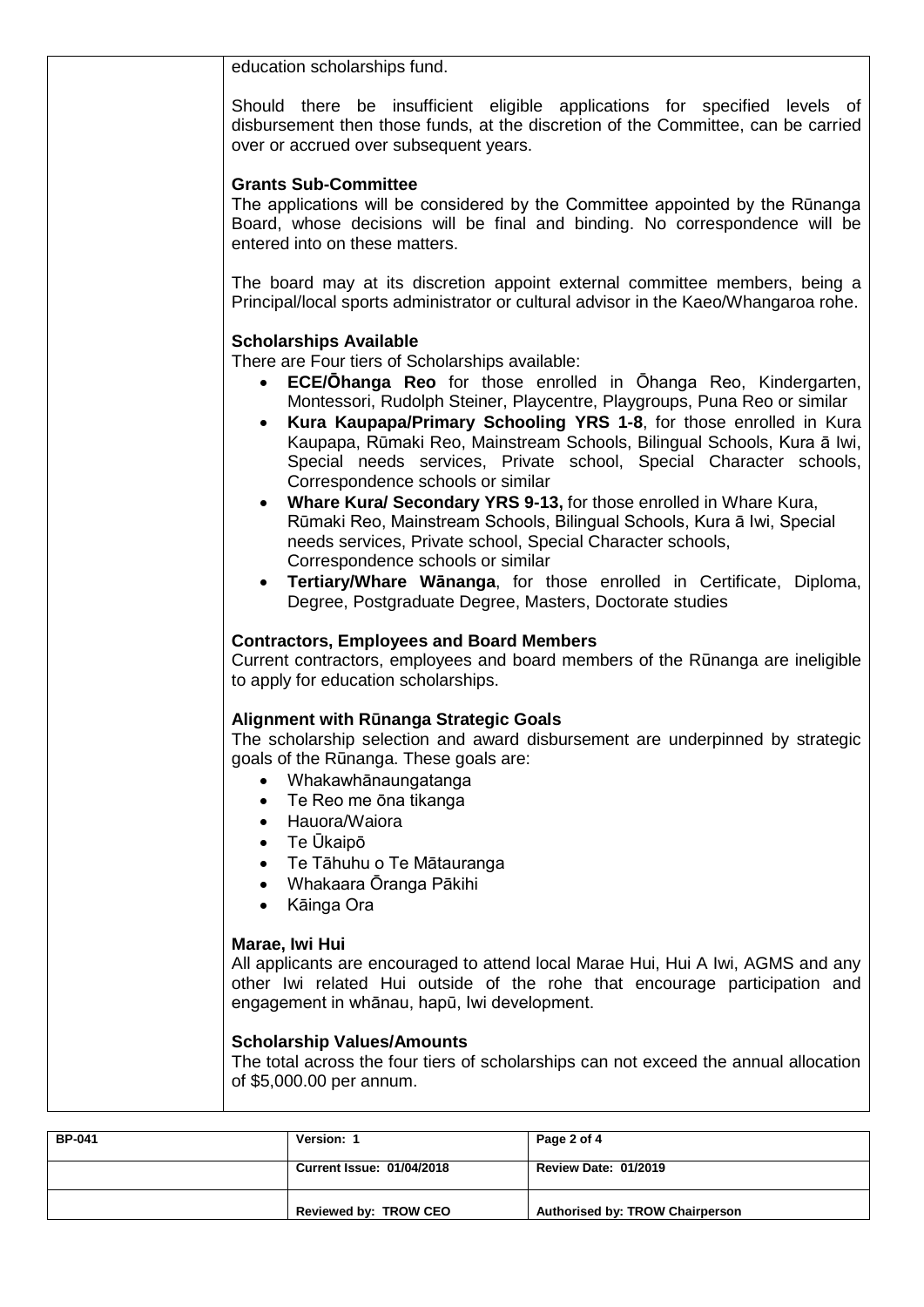| The Marae distributions transferred across into the Education Scholarships can<br>only be used by those applicants who Whakapapa to that particular Marae, which<br>is identified in the Rūnanga Iwi registration database.                     |      |                                  |              |                     |                     |  |  |
|-------------------------------------------------------------------------------------------------------------------------------------------------------------------------------------------------------------------------------------------------|------|----------------------------------|--------------|---------------------|---------------------|--|--|
| The amounts available for each education tier are as follows:                                                                                                                                                                                   |      |                                  |              |                     |                     |  |  |
| Value<br><b>Application Type</b>                                                                                                                                                                                                                |      |                                  |              |                     |                     |  |  |
| Registered ECE/Ohanga Reo<br>\$50.00                                                                                                                                                                                                            |      |                                  |              |                     |                     |  |  |
| Schooling Years 1-8<br>\$75.00                                                                                                                                                                                                                  |      |                                  |              |                     |                     |  |  |
|                                                                                                                                                                                                                                                 |      | Schooling Years 9-13             |              | \$120.00            |                     |  |  |
|                                                                                                                                                                                                                                                 |      | <b>Training/Vocational Study</b> |              | \$120.00            |                     |  |  |
|                                                                                                                                                                                                                                                 |      | Certificate or Diploma           |              | \$150.00            |                     |  |  |
|                                                                                                                                                                                                                                                 |      | <b>Bachelors</b>                 |              | \$160.00            |                     |  |  |
|                                                                                                                                                                                                                                                 |      | Post Graduate                    |              | \$200.00            |                     |  |  |
|                                                                                                                                                                                                                                                 |      | Masters or PHD                   |              | \$500.00            |                     |  |  |
| <b>Key Processes</b><br>All applications are vetted to ensure eligibility criteria are met<br>Applications are organised into the appropriate funding category<br><b>Notifications</b>                                                          |      |                                  |              |                     |                     |  |  |
| Applicants will receive notification of application receipt, and/or if applicable,<br>requests for further information from the Rūnanga<br>Consideration                                                                                        |      |                                  |              |                     |                     |  |  |
| All applications are considered in line with the relevance and alignment of the study<br>programme to the strategic goals of the Rūnanga, with preference being given to<br>applicants whose study and learning includes:                       |      |                                  |              |                     |                     |  |  |
| • Our Tamariki who are beginning their learning journey and our elderly<br>learners<br>A demonstrable transfer of skills and/or learning to programmes directly<br>beneficial to the Iwi<br>Areas of study that are highly desirable to the Iwi |      |                                  |              |                     |                     |  |  |
| Aspects of study that promote and encourage the sustainability and                                                                                                                                                                              |      |                                  |              |                     |                     |  |  |
| maintenance of Putaiao and Ukaipo                                                                                                                                                                                                               |      |                                  |              |                     |                     |  |  |
| Aspects and study that promote the growth and understanding of tikanga                                                                                                                                                                          |      |                                  |              |                     |                     |  |  |
| and te reo                                                                                                                                                                                                                                      |      |                                  |              |                     |                     |  |  |
| Applicants prior academic coursework and results where applicable will be<br>taken into consideration.                                                                                                                                          |      |                                  |              |                     |                     |  |  |
| <b>Successful Applicants</b><br>Notification<br>All successful recipients will be notified and allocated the appropriate disbursement<br>by the notification periods advised in any calendar year. The 2018 Calendar year is<br>as follows:     |      |                                  |              |                     |                     |  |  |
| Round                                                                                                                                                                                                                                           | Year | Open                             | <b>Close</b> | <b>Notification</b> | <b>Payment made</b> |  |  |
| Tahi                                                                                                                                                                                                                                            | 2018 | 1 May                            | 15 June      | 20 July             | 23 July             |  |  |
|                                                                                                                                                                                                                                                 |      |                                  |              |                     |                     |  |  |

| <b>BP-041</b> | Version: 1                       | Page 3 of 4                            |  |
|---------------|----------------------------------|----------------------------------------|--|
|               | <b>Current Issue: 01/04/2018</b> | <b>Review Date: 01/2019</b>            |  |
|               | Reviewed by: TROW CEO            | <b>Authorised by: TROW Chairperson</b> |  |